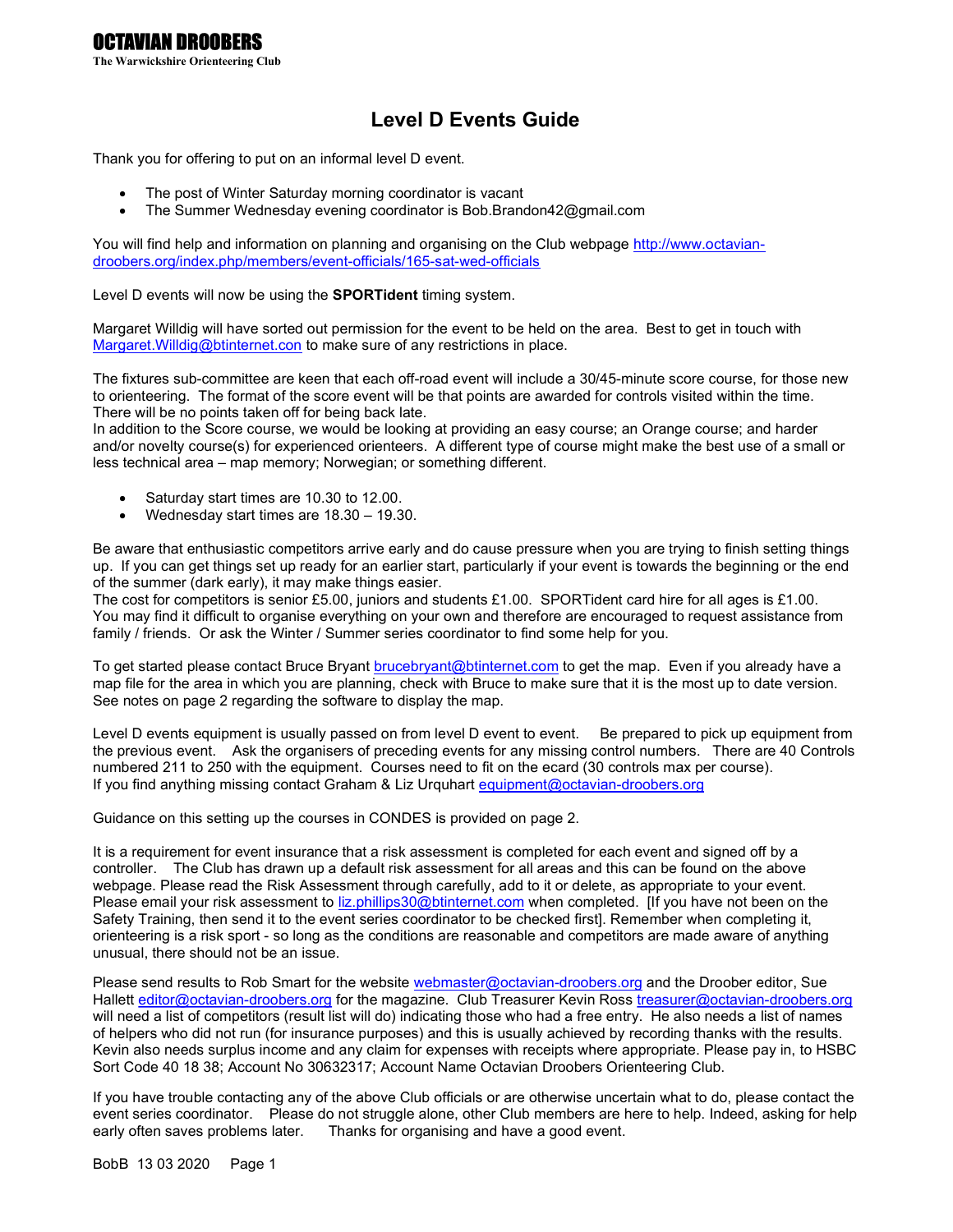## OCTAVIAN DROOBERS

The Warwickshire Orienteering Club

## Guidance notes for preparing maps and submitting for printing

The following guidance has been agreed by the Club to ensure our maps are a good standard and meet British Orienteering requirements. Recent practise shows it works well.

Contact Bruce Bryant brucebryant@btinternet.com to obtain the most recent map file for the area you are going to be using.

Bruce will provide the OCAD map(s) plus a Condes 10 file setup for the event. You should use this Condes file when planning the courses. Do not start the event planning using a Condes "new event" file as this will not have all the correct settings.

If you don't have Condes 10, download from the Condes website http://www.condes.net/index.php/download/

Bruce will provide the OD Condes 10 licence key when he supplies you with the Condes file setup for the event.

If you are inexperienced at using Condes, contact Bruce or the event series coordinator for help and advice or take a look at the Condes website: http://www.condes.net/onlinehelp/

Bruce has asked that you send the completed Condes file back to him for checking. He will then export PDF files for your final checks and once fully agreed arrange for the maps to be printed. The new printer Hassall and Lucking is based in Nottingham, so maps will normally be dispatched to your address by first class post. Bruce will need to know how many maps to print off each course. He will normally also request a couple of blank maps that can be used for any late notices at registration and some all-control maps for yourself (and for your control collectors at the end of the event!)

Condes will directly export PDF documents. These can be either separate files for each course or a multipage PDF with all the courses in one file. For these level events - and to help control costs - we typically use SRA4 size maps, printing the control descriptions on the reverse if there is insufficient space on the front of the map. If you do need to put descriptions on the back of the map due to a lack of space on the front of the map, it is better to do separate PDFs for each of the "double-sided" courses.

If you want them, loose Control descriptions will be printed on waterproof paper by the printer and glued into pads ready for issue. Bruce will export these in the required format from the Condes file and supply to the printer.

The printer will bill OD direct

Turnaround can be variable - it may be only a couple of days - to be safe it is best to provide Bruce with your final Condes about 10 days prior to the event.